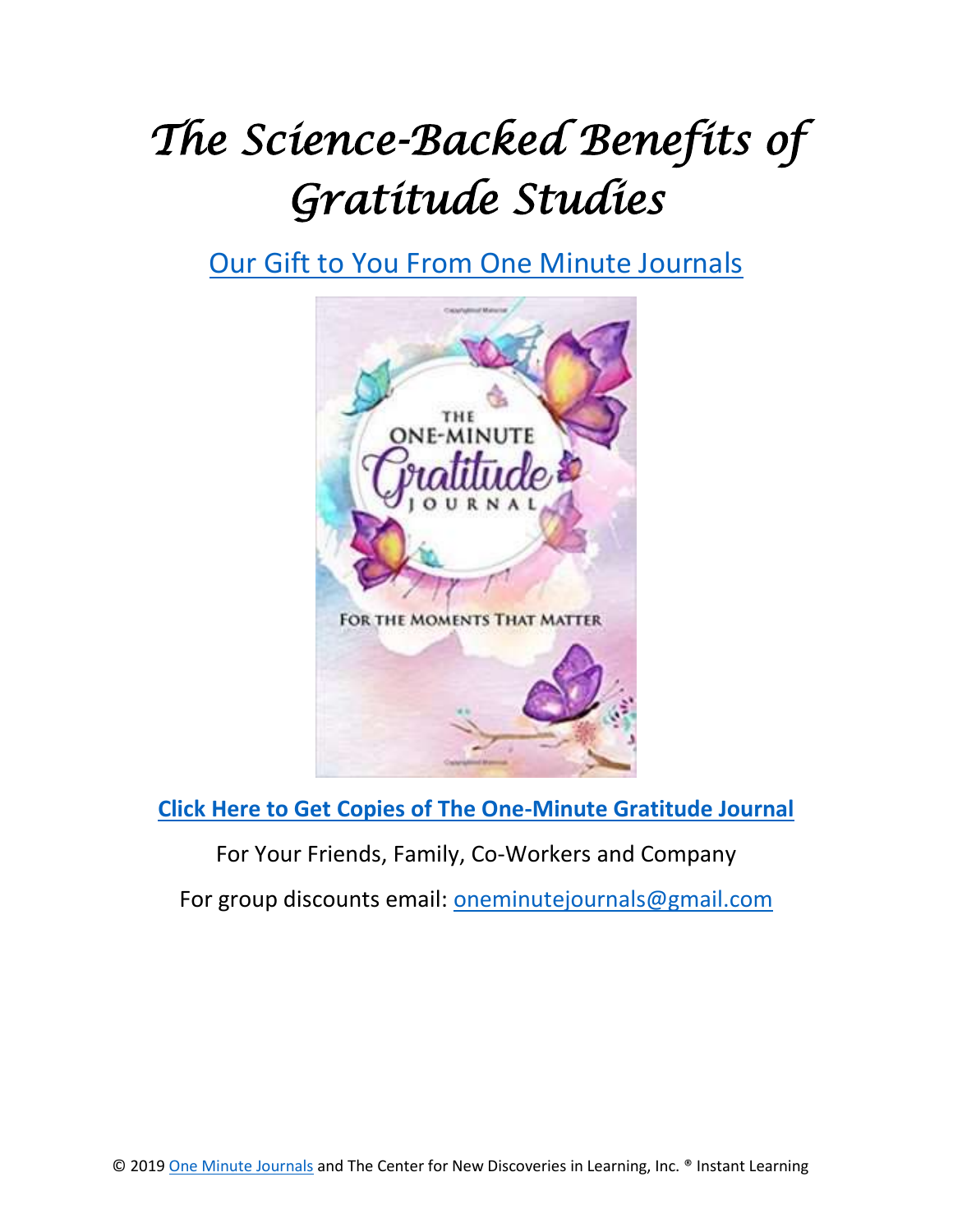Gratitude's power is well-documented and positively impacts your health, wellness and overall happiness. It has been shown to improve individual lives, the workplace and the world!

Take a look at the benefits of gratitude based on more than 26 studies from the NIH and universities worldwide.



The One-Minute Gratitude Journal: For the Moments That Matter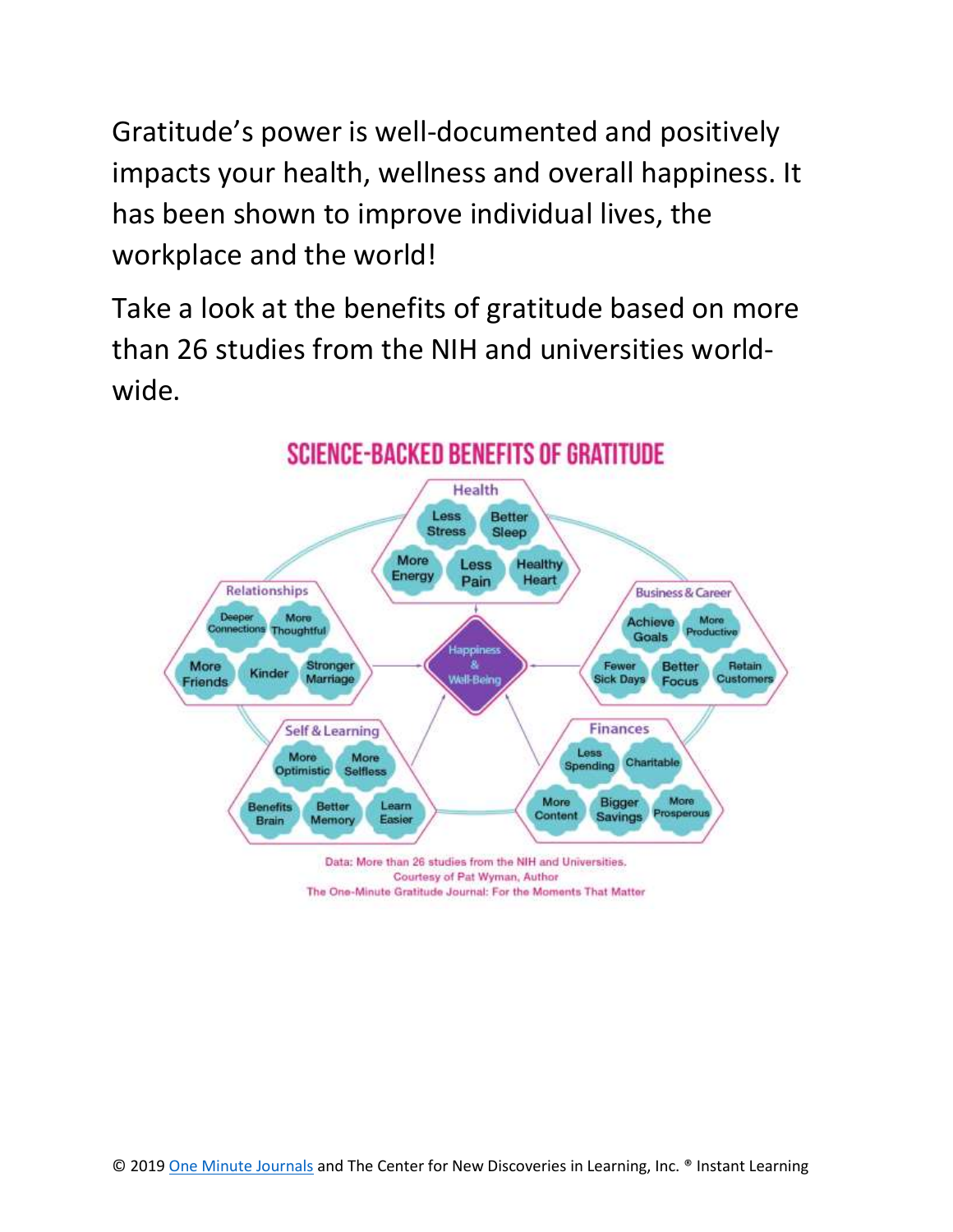*Here are some of the most significant science-backed studies that illustrate the power and benefits of gratitude.*

References:

[https://www.phillyvoice.com/harvard-study-finds](https://www.phillyvoice.com/harvard-study-finds-strong-link-between-gratitude-and-happiness/)[strong-link-between-gratitude-and-happiness/](https://www.phillyvoice.com/harvard-study-finds-strong-link-between-gratitude-and-happiness/)

[https://www.apa.org/news/press/releases/2015/04/grat](https://www.apa.org/news/press/releases/2015/04/grateful-heart) [eful-heart](https://www.apa.org/news/press/releases/2015/04/grateful-heart)

[https://greatergood.berkeley.edu/article/item/how\\_grat](https://greatergood.berkeley.edu/article/item/how_gratitude_changes_you_and_your_brain) itude changes you and your brain

[https://www.forbes.com/sites/amymorin/2014/11/23/7](https://www.forbes.com/sites/amymorin/2014/11/23/7-scientifically-proven-benefits-of-gratitude-that-will-motivate-you-to-give-thanks-year-round/#6460a0b5183c) [scientifically-proven-benefits-of-gratitude-that-will](https://www.forbes.com/sites/amymorin/2014/11/23/7-scientifically-proven-benefits-of-gratitude-that-will-motivate-you-to-give-thanks-year-round/#6460a0b5183c)[motivate-you-to-give-thanks-year-round/#6460a0b5183c](https://www.forbes.com/sites/amymorin/2014/11/23/7-scientifically-proven-benefits-of-gratitude-that-will-motivate-you-to-give-thanks-year-round/#6460a0b5183c)

Studies continue through page 6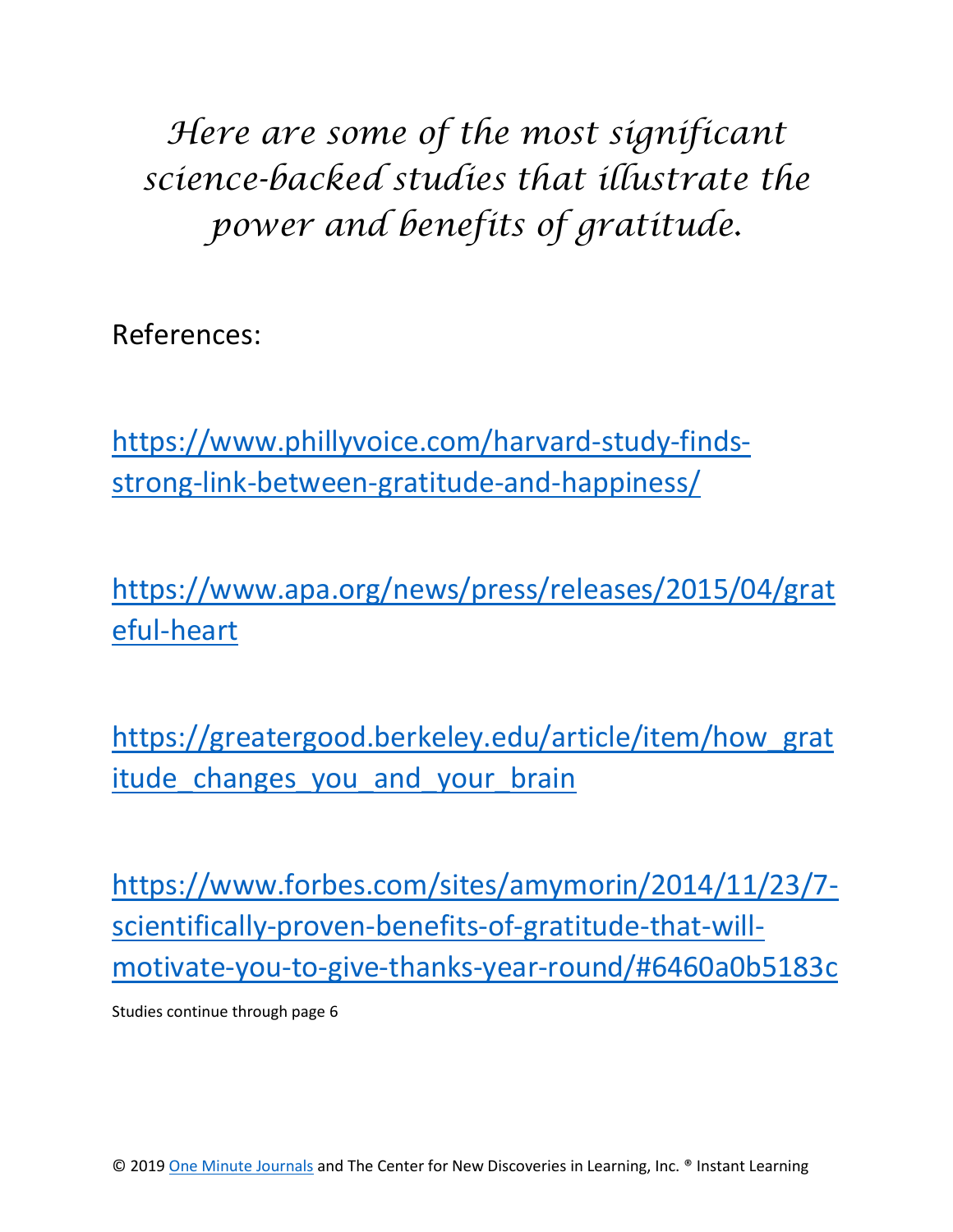[From One Minute Journals](https://www.amazon.com/One-Minute-Journals/e/B07LBZVLQS)



[Click Here to Get Copies of The One-Minute Gratitude Journal](https://amzn.to/2UUFJh7)

For Your Friends, Family, Co-Workers and Company

For group discounts email: oneminutejournals@gmail.com

<http://time.com/5026174/health-benefits-of-gratitude/>

[https://www.choprafoundation.org/education](https://www.choprafoundation.org/education-research/past-studies/gratitude-study/)[research/past-studies/gratitude-study/](https://www.choprafoundation.org/education-research/past-studies/gratitude-study/)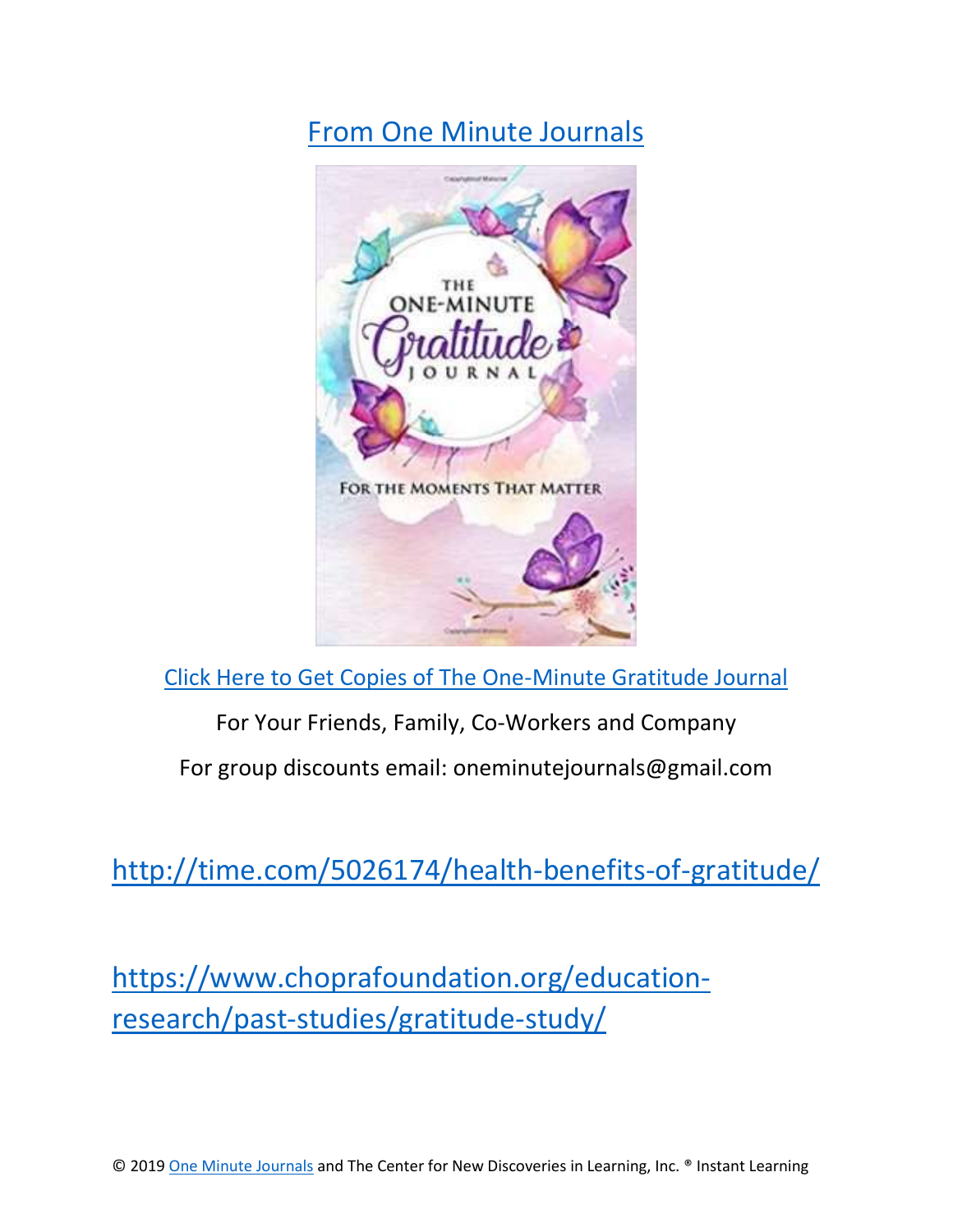[https://positivepsychologyprogram.com/benefits](https://positivepsychologyprogram.com/benefits-gratitude-research-questions/#research-gratitude)[gratitude-research-questions/#research-gratitude](https://positivepsychologyprogram.com/benefits-gratitude-research-questions/#research-gratitude)

[https://www.today.com/health/be-thankful-science](https://www.today.com/health/be-thankful-science-says-gratitude-good-your-health-t58256)[says-gratitude-good-your-health-t58256](https://www.today.com/health/be-thankful-science-says-gratitude-good-your-health-t58256)

(Robert A. Emmons is one of the premiere researchers on the benefits of gratitude).

Here is the Emmons Lab site and his gratitude findings: [https://emmons.faculty.ucdavis.edu/gratitude-and-well-](https://emmons.faculty.ucdavis.edu/gratitude-and-well-being/)

[being/](https://emmons.faculty.ucdavis.edu/gratitude-and-well-being/)

[https://www.inc.com/peter-economy/14-powerfully](https://www.inc.com/peter-economy/14-powerfully-beneficial-effects-of-gratitude.html)[beneficial-effects-of-gratitude.html](https://www.inc.com/peter-economy/14-powerfully-beneficial-effects-of-gratitude.html)

https://gratefulness.org/resource/research-related-togratitude/

[https://www.npr.org/sections/health](https://www.npr.org/sections/health-shots/2018/12/24/678232331/if-you-feel-thankful-write-it-down-its-good-for-your-health)[shots/2018/12/24/678232331/if-you-feel-thankful-write](https://www.npr.org/sections/health-shots/2018/12/24/678232331/if-you-feel-thankful-write-it-down-its-good-for-your-health)[it-down-its-good-for-your-health](https://www.npr.org/sections/health-shots/2018/12/24/678232331/if-you-feel-thankful-write-it-down-its-good-for-your-health)